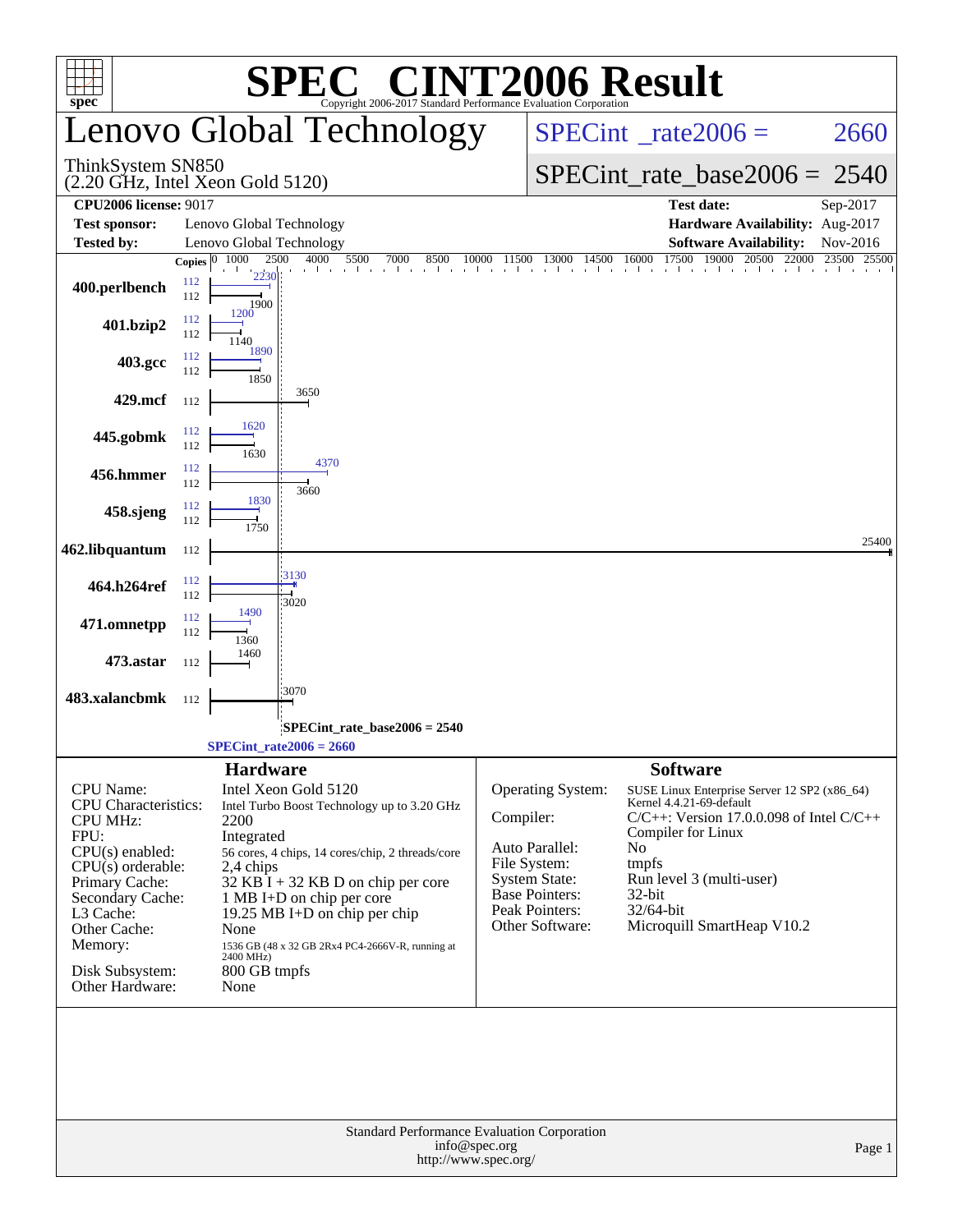

## enovo Global Technology

#### ThinkSystem SN850

(2.20 GHz, Intel Xeon Gold 5120)

SPECint rate $2006 = 2660$ 

### [SPECint\\_rate\\_base2006 =](http://www.spec.org/auto/cpu2006/Docs/result-fields.html#SPECintratebase2006) 2540

**[Test sponsor:](http://www.spec.org/auto/cpu2006/Docs/result-fields.html#Testsponsor)** Lenovo Global Technology **[Hardware Availability:](http://www.spec.org/auto/cpu2006/Docs/result-fields.html#HardwareAvailability)** Aug-2017

**[CPU2006 license:](http://www.spec.org/auto/cpu2006/Docs/result-fields.html#CPU2006license)** 9017 **[Test date:](http://www.spec.org/auto/cpu2006/Docs/result-fields.html#Testdate)** Sep-2017 **[Tested by:](http://www.spec.org/auto/cpu2006/Docs/result-fields.html#Testedby)** Lenovo Global Technology **[Software Availability:](http://www.spec.org/auto/cpu2006/Docs/result-fields.html#SoftwareAvailability)** Nov-2016

#### **[Results Table](http://www.spec.org/auto/cpu2006/Docs/result-fields.html#ResultsTable)**

|                    | <b>Base</b>   |                |       |                                                                                                          |       |                |                   | <b>Peak</b>   |                |              |                |              |                |              |
|--------------------|---------------|----------------|-------|----------------------------------------------------------------------------------------------------------|-------|----------------|-------------------|---------------|----------------|--------------|----------------|--------------|----------------|--------------|
| <b>Benchmark</b>   | <b>Copies</b> | <b>Seconds</b> | Ratio | <b>Seconds</b>                                                                                           | Ratio | <b>Seconds</b> | Ratio             | <b>Copies</b> | <b>Seconds</b> | <b>Ratio</b> | <b>Seconds</b> | <b>Ratio</b> | <b>Seconds</b> | <b>Ratio</b> |
| 400.perlbench      | 112           | 577            | 1900  | 577                                                                                                      | 1900  | 577            | 1900 <sub>l</sub> | 112           | 490            | 2230         | 491            | 2230         | 494            | 2220         |
| 401.bzip2          | 112           | 951            | 1140  | 960                                                                                                      | 1130  | 952            | <b>1140</b>       | 112           | 903            | <u> 1200</u> | 897            | 1200         | 906            | 1190         |
| $403.\mathrm{gcc}$ | 112           | 487            | 1850  | 487                                                                                                      | 1850  | 486            | 1860              | 112           | 477            | 1890         | 476            | 1890         | 478            | 1890         |
| $429$ .mcf         | 112           | 280            | 3650  | 280                                                                                                      | 3650  | 280            | 3650              | 112           | 280            | 3650         | 280            | 3650         | 280            | 3650         |
| $445$ .gobmk       | 112           | 719            | 1630  | 720                                                                                                      | 1630  | 719            | 1630              | 112           | 727            | 1620         | 727            | 1610         | 727            | 1620         |
| 456.hmmer          | 112           | 289            | 3620  | 285                                                                                                      | 3660  | 285            | 3660l             | 112           | 240            | 4360         | 239            | 4370         | 239            | 4380         |
| $458$ sjeng        | 112           | 776            | 1750  | 776                                                                                                      | 1750  | 779            | 1740              | 112           | 740            | 1830         | 740            | 1830         | 739            | 1830         |
| 462.libquantum     | 112           | 91.4           | 25400 | 91.1                                                                                                     | 25500 | 91.5           | 25400             | 112           | 91.4           | 25400        | 91.1           | 25500        | 91.5           | 25400        |
| 464.h264ref        | 112           | 822            | 3020  | 817                                                                                                      | 3030  | 822            | 3020              | 112           | 793            | 3130         | 801            | 3090         | 778            | 3190         |
| 471.omnetpp        | 112           | 514            | 1360  | 514                                                                                                      | 1360  | 514            | 1360I             | 112           | 470            | 1490         | 469            | 1490         | 469            | 1490         |
| $473.$ astar       | 112           | 538            | 1460  | 540                                                                                                      | 1460  | 538            | 1460              | 112           | 538            | 1460         | 540            | 1460         | 538            | 1460         |
| 483.xalancbmk      | 112           | 252            | 3070  | 252                                                                                                      | 3070  | 252            | 3070l             | 112           | 252            | 3070         | 252            | 3070         | 252            | 3070         |
|                    |               |                |       | Results appear in the order in which they were run. Bold underlined text indicates a median measurement. |       |                |                   |               |                |              |                |              |                |              |

#### **[Submit Notes](http://www.spec.org/auto/cpu2006/Docs/result-fields.html#SubmitNotes)**

 The numactl mechanism was used to bind copies to processors. The config file option 'submit' was used to generate numactl commands to bind each copy to a specific processor. For details, please see the config file.

### **[Operating System Notes](http://www.spec.org/auto/cpu2006/Docs/result-fields.html#OperatingSystemNotes)**

 Stack size set to unlimited using "ulimit -s unlimited" Tmpfs filesystem can be set with: mount -t tmpfs -o size=800g tmpfs /home

### **[Platform Notes](http://www.spec.org/auto/cpu2006/Docs/result-fields.html#PlatformNotes)**

<http://www.spec.org/>

Standard Performance Evaluation Corporation [info@spec.org](mailto:info@spec.org) BIOS configuration: Choose Operating Mode set to Maximum Performance DCU Streamer Prefetcher set to Disable SNC set to Enable Per Core P-state set to Disable UPI Prefetcher set to Disable Stale AtoS set to Enable LLC dead line alloc set to Disable Sysinfo program /home/cpu2006-1.2-ic17.0/config/sysinfo.rev6993 Revision 6993 of 2015-11-06 (b5e8d4b4eb51ed28d7f98696cbe290c1) running on SN850-01 Thu Sep 14 03:24:52 2017 This section contains SUT (System Under Test) info as seen by some common utilities. To remove or add to this section, see: <http://www.spec.org/cpu2006/Docs/config.html#sysinfo> Continued on next page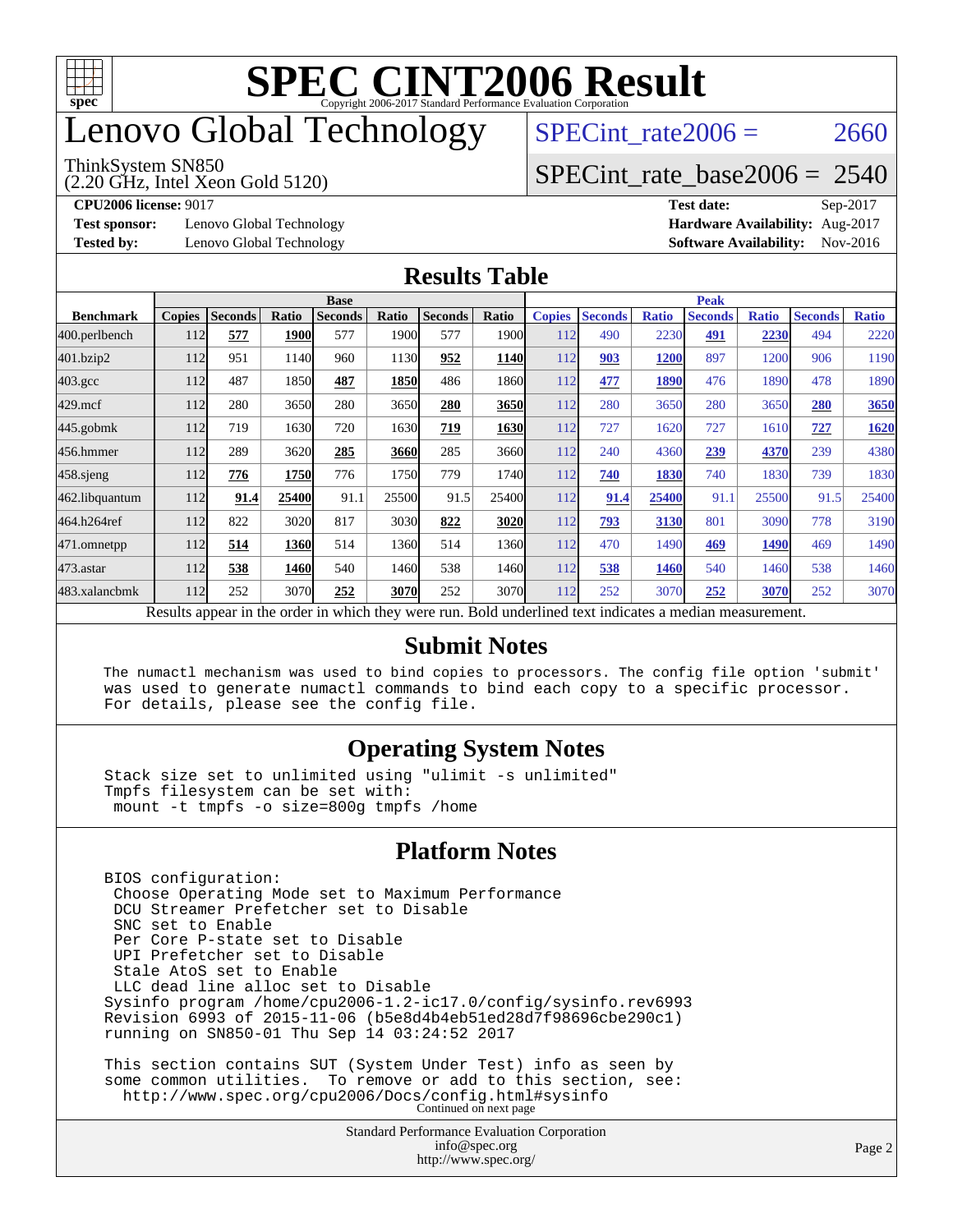

### enovo Global Technology

SPECint rate  $2006 = 2660$ 

ThinkSystem SN850

(2.20 GHz, Intel Xeon Gold 5120)

[SPECint\\_rate\\_base2006 =](http://www.spec.org/auto/cpu2006/Docs/result-fields.html#SPECintratebase2006) 2540

**[Test sponsor:](http://www.spec.org/auto/cpu2006/Docs/result-fields.html#Testsponsor)** Lenovo Global Technology **[Hardware Availability:](http://www.spec.org/auto/cpu2006/Docs/result-fields.html#HardwareAvailability)** Aug-2017 **[Tested by:](http://www.spec.org/auto/cpu2006/Docs/result-fields.html#Testedby)** Lenovo Global Technology **[Software Availability:](http://www.spec.org/auto/cpu2006/Docs/result-fields.html#SoftwareAvailability)** Nov-2016

**[CPU2006 license:](http://www.spec.org/auto/cpu2006/Docs/result-fields.html#CPU2006license)** 9017 **[Test date:](http://www.spec.org/auto/cpu2006/Docs/result-fields.html#Testdate)** Sep-2017

### **[Platform Notes \(Continued\)](http://www.spec.org/auto/cpu2006/Docs/result-fields.html#PlatformNotes)**

Standard Performance Evaluation Corporation [info@spec.org](mailto:info@spec.org) <http://www.spec.org/> Page 3 From /proc/cpuinfo model name : Intel(R) Xeon(R) Gold 5120 CPU @ 2.20GHz 4 "physical id"s (chips) 112 "processors" cores, siblings (Caution: counting these is hw and system dependent. The following excerpts from /proc/cpuinfo might not be reliable. Use with caution.) cpu cores : 14 siblings : 28 physical 0: cores 0 1 2 3 4 5 6 8 9 10 11 12 13 14 physical 1: cores 0 1 2 3 4 5 6 8 9 10 11 12 13 14 physical 2: cores 0 1 2 3 4 5 6 8 9 10 11 12 13 14 physical 3: cores 0 1 2 3 4 5 6 8 9 10 11 12 13 14 cache size : 19712 KB From /proc/meminfo MemTotal: 1584967228 kB HugePages\_Total: 0<br>Hugepagesize: 2048 kB Hugepagesize: From /etc/\*release\* /etc/\*version\* SuSE-release: SUSE Linux Enterprise Server 12 (x86\_64) VERSION = 12 PATCHLEVEL = 2 # This file is deprecated and will be removed in a future service pack or release. # Please check /etc/os-release for details about this release. os-release: NAME="SLES" VERSION="12-SP2" VERSION\_ID="12.2" PRETTY\_NAME="SUSE Linux Enterprise Server 12 SP2" ID="sles" ANSI\_COLOR="0;32" CPE\_NAME="cpe:/o:suse:sles:12:sp2" uname -a: Linux SN850-01 4.4.21-69-default #1 SMP Tue Oct 25 10:58:20 UTC 2016 (9464f67) x86\_64 x86\_64 x86\_64 GNU/Linux run-level 3 Sep 13 15:44 SPEC is set to: /home/cpu2006-1.2-ic17.0 Filesystem Type Size Used-Avail-Use%-Mounted-on-<br>
tmpfs 800G 102G 699G 13%-/home tmpfs tmpfs 800G 102G 699G 13% /home Additional information from dmidecode: Warning: Use caution when you interpret this section. The 'dmidecode' program reads system data which is "intended to allow hardware to be accurately determined", but the intent may not be met, as there are frequent changes to<br>Continued on next page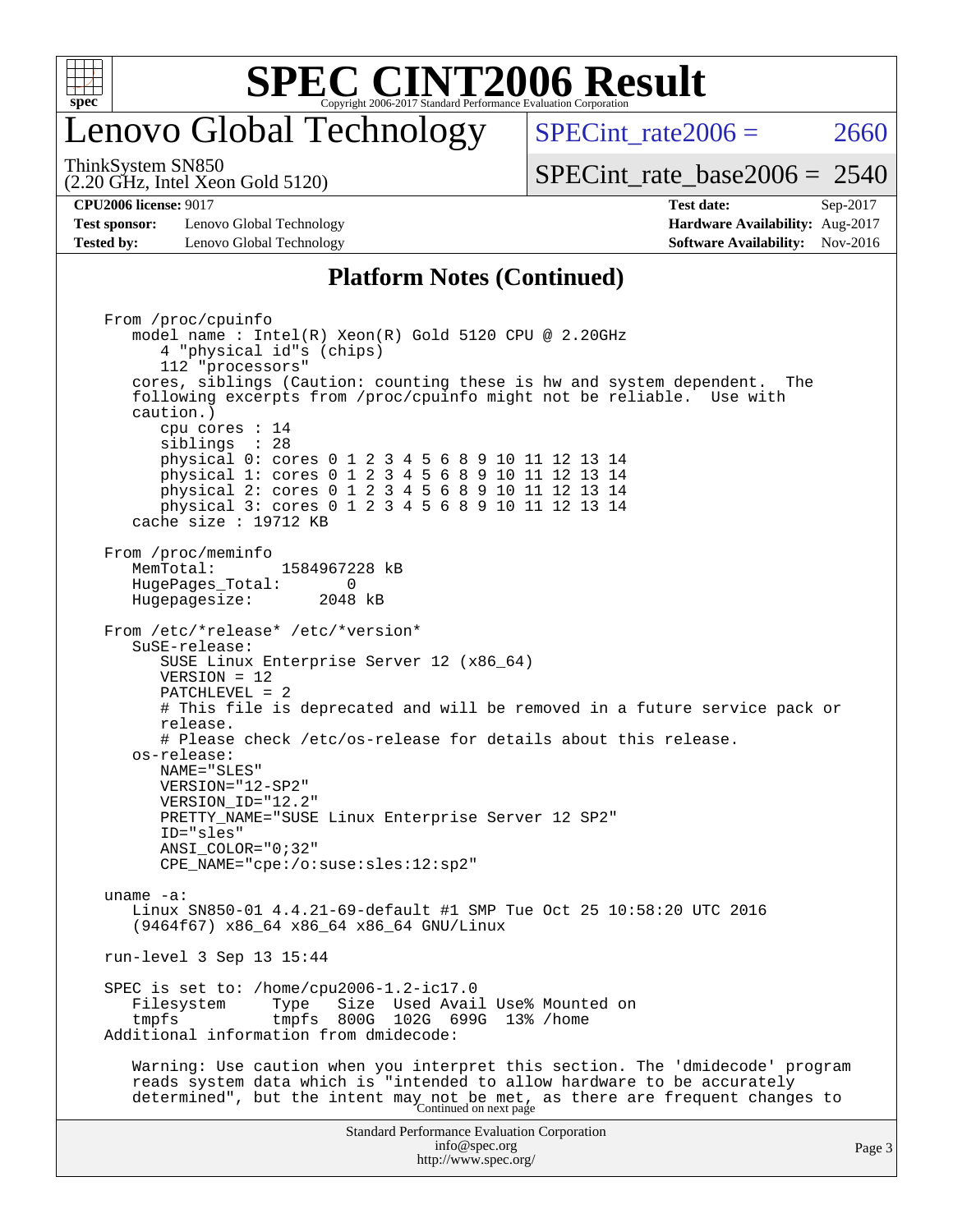

# enovo Global Technology

SPECint rate  $2006 = 2660$ 

(2.20 GHz, Intel Xeon Gold 5120) ThinkSystem SN850

[SPECint\\_rate\\_base2006 =](http://www.spec.org/auto/cpu2006/Docs/result-fields.html#SPECintratebase2006) 2540

**[Test sponsor:](http://www.spec.org/auto/cpu2006/Docs/result-fields.html#Testsponsor)** Lenovo Global Technology **[Hardware Availability:](http://www.spec.org/auto/cpu2006/Docs/result-fields.html#HardwareAvailability)** Aug-2017 **[Tested by:](http://www.spec.org/auto/cpu2006/Docs/result-fields.html#Testedby)** Lenovo Global Technology **[Software Availability:](http://www.spec.org/auto/cpu2006/Docs/result-fields.html#SoftwareAvailability)** Nov-2016

**[CPU2006 license:](http://www.spec.org/auto/cpu2006/Docs/result-fields.html#CPU2006license)** 9017 **[Test date:](http://www.spec.org/auto/cpu2006/Docs/result-fields.html#Testdate)** Sep-2017

#### **[Platform Notes \(Continued\)](http://www.spec.org/auto/cpu2006/Docs/result-fields.html#PlatformNotes)**

hardware, firmware, and the "DMTF SMBIOS" standard.

 BIOS Lenovo -[IVE109A-1.00]- 04/27/2017 Memory:

48x Samsung M393A4K40BB2-CTD 32 GB 2 rank 2666 MHz, configured at 2400 MHz

(End of data from sysinfo program)

### **[General Notes](http://www.spec.org/auto/cpu2006/Docs/result-fields.html#GeneralNotes)**

Environment variables set by runspec before the start of the run: LD\_LIBRARY\_PATH = "/home/cpu2006-1.2-ic17.0/libs/32:/home/cpu2006-1.2-ic17.0/libs/64:/home/cpu2006-1.2-ic17.0/sh10.2"

 Binaries compiled on a system with 1x Intel Core i7-4790 CPU + 32GB RAM memory using Redhat Enterprise Linux 7.2 Transparent Huge Pages enabled by default Filesystem page cache cleared with: echo 1> /proc/sys/vm/drop\_caches runspec command invoked through numactl i.e.: numactl --interleave=all runspec <etc>

### **[Base Compiler Invocation](http://www.spec.org/auto/cpu2006/Docs/result-fields.html#BaseCompilerInvocation)**

[C benchmarks](http://www.spec.org/auto/cpu2006/Docs/result-fields.html#Cbenchmarks):

[icc -m32 -L/opt/intel/compilers\\_and\\_libraries\\_2017/linux/lib/ia32](http://www.spec.org/cpu2006/results/res2017q4/cpu2006-20170918-49997.flags.html#user_CCbase_intel_icc_c29f3ff5a7ed067b11e4ec10a03f03ae)

[C++ benchmarks:](http://www.spec.org/auto/cpu2006/Docs/result-fields.html#CXXbenchmarks)

[icpc -m32 -L/opt/intel/compilers\\_and\\_libraries\\_2017/linux/lib/ia32](http://www.spec.org/cpu2006/results/res2017q4/cpu2006-20170918-49997.flags.html#user_CXXbase_intel_icpc_8c35c7808b62dab9ae41a1aa06361b6b)

### **[Base Portability Flags](http://www.spec.org/auto/cpu2006/Docs/result-fields.html#BasePortabilityFlags)**

 400.perlbench: [-D\\_FILE\\_OFFSET\\_BITS=64](http://www.spec.org/cpu2006/results/res2017q4/cpu2006-20170918-49997.flags.html#user_basePORTABILITY400_perlbench_file_offset_bits_64_438cf9856305ebd76870a2c6dc2689ab) [-DSPEC\\_CPU\\_LINUX\\_IA32](http://www.spec.org/cpu2006/results/res2017q4/cpu2006-20170918-49997.flags.html#b400.perlbench_baseCPORTABILITY_DSPEC_CPU_LINUX_IA32) 401.bzip2: [-D\\_FILE\\_OFFSET\\_BITS=64](http://www.spec.org/cpu2006/results/res2017q4/cpu2006-20170918-49997.flags.html#user_basePORTABILITY401_bzip2_file_offset_bits_64_438cf9856305ebd76870a2c6dc2689ab) 403.gcc: [-D\\_FILE\\_OFFSET\\_BITS=64](http://www.spec.org/cpu2006/results/res2017q4/cpu2006-20170918-49997.flags.html#user_basePORTABILITY403_gcc_file_offset_bits_64_438cf9856305ebd76870a2c6dc2689ab) 429.mcf: [-D\\_FILE\\_OFFSET\\_BITS=64](http://www.spec.org/cpu2006/results/res2017q4/cpu2006-20170918-49997.flags.html#user_basePORTABILITY429_mcf_file_offset_bits_64_438cf9856305ebd76870a2c6dc2689ab) 445.gobmk: [-D\\_FILE\\_OFFSET\\_BITS=64](http://www.spec.org/cpu2006/results/res2017q4/cpu2006-20170918-49997.flags.html#user_basePORTABILITY445_gobmk_file_offset_bits_64_438cf9856305ebd76870a2c6dc2689ab) 456.hmmer: [-D\\_FILE\\_OFFSET\\_BITS=64](http://www.spec.org/cpu2006/results/res2017q4/cpu2006-20170918-49997.flags.html#user_basePORTABILITY456_hmmer_file_offset_bits_64_438cf9856305ebd76870a2c6dc2689ab) 458.sjeng: [-D\\_FILE\\_OFFSET\\_BITS=64](http://www.spec.org/cpu2006/results/res2017q4/cpu2006-20170918-49997.flags.html#user_basePORTABILITY458_sjeng_file_offset_bits_64_438cf9856305ebd76870a2c6dc2689ab) 462.libquantum: [-D\\_FILE\\_OFFSET\\_BITS=64](http://www.spec.org/cpu2006/results/res2017q4/cpu2006-20170918-49997.flags.html#user_basePORTABILITY462_libquantum_file_offset_bits_64_438cf9856305ebd76870a2c6dc2689ab) [-DSPEC\\_CPU\\_LINUX](http://www.spec.org/cpu2006/results/res2017q4/cpu2006-20170918-49997.flags.html#b462.libquantum_baseCPORTABILITY_DSPEC_CPU_LINUX) 464.h264ref: [-D\\_FILE\\_OFFSET\\_BITS=64](http://www.spec.org/cpu2006/results/res2017q4/cpu2006-20170918-49997.flags.html#user_basePORTABILITY464_h264ref_file_offset_bits_64_438cf9856305ebd76870a2c6dc2689ab) 471.omnetpp: [-D\\_FILE\\_OFFSET\\_BITS=64](http://www.spec.org/cpu2006/results/res2017q4/cpu2006-20170918-49997.flags.html#user_basePORTABILITY471_omnetpp_file_offset_bits_64_438cf9856305ebd76870a2c6dc2689ab) 473.astar: [-D\\_FILE\\_OFFSET\\_BITS=64](http://www.spec.org/cpu2006/results/res2017q4/cpu2006-20170918-49997.flags.html#user_basePORTABILITY473_astar_file_offset_bits_64_438cf9856305ebd76870a2c6dc2689ab) 483.xalancbmk: [-D\\_FILE\\_OFFSET\\_BITS=64](http://www.spec.org/cpu2006/results/res2017q4/cpu2006-20170918-49997.flags.html#user_basePORTABILITY483_xalancbmk_file_offset_bits_64_438cf9856305ebd76870a2c6dc2689ab) [-DSPEC\\_CPU\\_LINUX](http://www.spec.org/cpu2006/results/res2017q4/cpu2006-20170918-49997.flags.html#b483.xalancbmk_baseCXXPORTABILITY_DSPEC_CPU_LINUX)

> Standard Performance Evaluation Corporation [info@spec.org](mailto:info@spec.org) <http://www.spec.org/>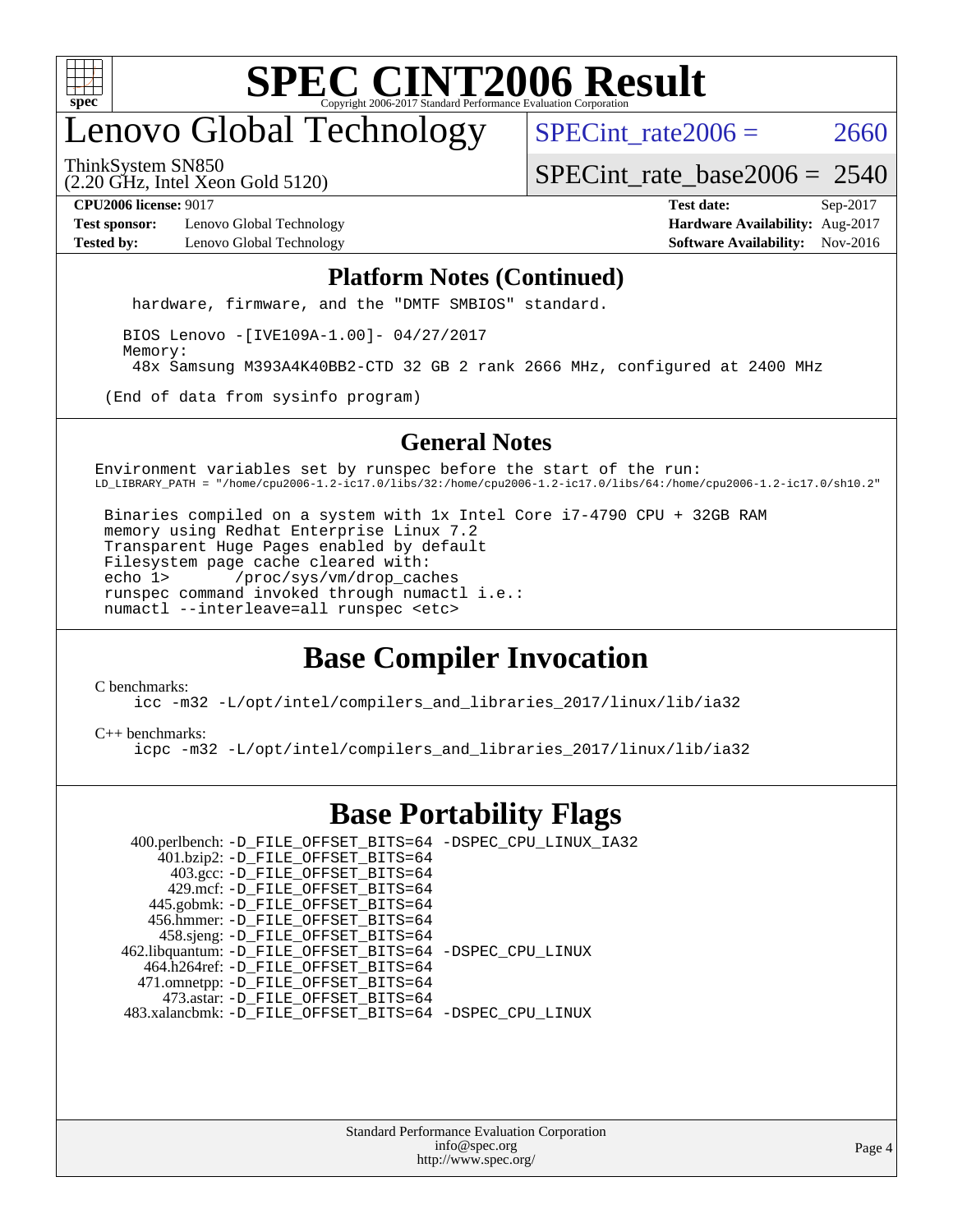

# enovo Global Technology

SPECint rate  $2006 = 2660$ 

ThinkSystem SN850

(2.20 GHz, Intel Xeon Gold 5120)

[SPECint\\_rate\\_base2006 =](http://www.spec.org/auto/cpu2006/Docs/result-fields.html#SPECintratebase2006) 2540

**[Test sponsor:](http://www.spec.org/auto/cpu2006/Docs/result-fields.html#Testsponsor)** Lenovo Global Technology **[Hardware Availability:](http://www.spec.org/auto/cpu2006/Docs/result-fields.html#HardwareAvailability)** Aug-2017 **[Tested by:](http://www.spec.org/auto/cpu2006/Docs/result-fields.html#Testedby)** Lenovo Global Technology **[Software Availability:](http://www.spec.org/auto/cpu2006/Docs/result-fields.html#SoftwareAvailability)** Nov-2016

**[CPU2006 license:](http://www.spec.org/auto/cpu2006/Docs/result-fields.html#CPU2006license)** 9017 **[Test date:](http://www.spec.org/auto/cpu2006/Docs/result-fields.html#Testdate)** Sep-2017

### **[Base Optimization Flags](http://www.spec.org/auto/cpu2006/Docs/result-fields.html#BaseOptimizationFlags)**

[C benchmarks](http://www.spec.org/auto/cpu2006/Docs/result-fields.html#Cbenchmarks):

[-xCORE-AVX2](http://www.spec.org/cpu2006/results/res2017q4/cpu2006-20170918-49997.flags.html#user_CCbase_f-xCORE-AVX2) [-ipo](http://www.spec.org/cpu2006/results/res2017q4/cpu2006-20170918-49997.flags.html#user_CCbase_f-ipo) [-O3](http://www.spec.org/cpu2006/results/res2017q4/cpu2006-20170918-49997.flags.html#user_CCbase_f-O3) [-no-prec-div](http://www.spec.org/cpu2006/results/res2017q4/cpu2006-20170918-49997.flags.html#user_CCbase_f-no-prec-div) [-qopt-prefetch](http://www.spec.org/cpu2006/results/res2017q4/cpu2006-20170918-49997.flags.html#user_CCbase_f-qopt-prefetch) [-qopt-mem-layout-trans=3](http://www.spec.org/cpu2006/results/res2017q4/cpu2006-20170918-49997.flags.html#user_CCbase_f-qopt-mem-layout-trans_170f5be61cd2cedc9b54468c59262d5d)

[C++ benchmarks:](http://www.spec.org/auto/cpu2006/Docs/result-fields.html#CXXbenchmarks)

[-xCORE-AVX2](http://www.spec.org/cpu2006/results/res2017q4/cpu2006-20170918-49997.flags.html#user_CXXbase_f-xCORE-AVX2) [-ipo](http://www.spec.org/cpu2006/results/res2017q4/cpu2006-20170918-49997.flags.html#user_CXXbase_f-ipo) [-O3](http://www.spec.org/cpu2006/results/res2017q4/cpu2006-20170918-49997.flags.html#user_CXXbase_f-O3) [-no-prec-div](http://www.spec.org/cpu2006/results/res2017q4/cpu2006-20170918-49997.flags.html#user_CXXbase_f-no-prec-div) [-qopt-prefetch](http://www.spec.org/cpu2006/results/res2017q4/cpu2006-20170918-49997.flags.html#user_CXXbase_f-qopt-prefetch) [-qopt-mem-layout-trans=3](http://www.spec.org/cpu2006/results/res2017q4/cpu2006-20170918-49997.flags.html#user_CXXbase_f-qopt-mem-layout-trans_170f5be61cd2cedc9b54468c59262d5d) [-Wl,-z,muldefs](http://www.spec.org/cpu2006/results/res2017q4/cpu2006-20170918-49997.flags.html#user_CXXbase_link_force_multiple1_74079c344b956b9658436fd1b6dd3a8a) [-L/sh10.2 -lsmartheap](http://www.spec.org/cpu2006/results/res2017q4/cpu2006-20170918-49997.flags.html#user_CXXbase_SmartHeap_b831f2d313e2fffa6dfe3f00ffc1f1c0)

### **[Base Other Flags](http://www.spec.org/auto/cpu2006/Docs/result-fields.html#BaseOtherFlags)**

[C benchmarks](http://www.spec.org/auto/cpu2006/Docs/result-fields.html#Cbenchmarks):

403.gcc: [-Dalloca=\\_alloca](http://www.spec.org/cpu2006/results/res2017q4/cpu2006-20170918-49997.flags.html#b403.gcc_baseEXTRA_CFLAGS_Dalloca_be3056838c12de2578596ca5467af7f3)

### **[Peak Compiler Invocation](http://www.spec.org/auto/cpu2006/Docs/result-fields.html#PeakCompilerInvocation)**

[C benchmarks \(except as noted below\)](http://www.spec.org/auto/cpu2006/Docs/result-fields.html#Cbenchmarksexceptasnotedbelow): [icc -m32 -L/opt/intel/compilers\\_and\\_libraries\\_2017/linux/lib/ia32](http://www.spec.org/cpu2006/results/res2017q4/cpu2006-20170918-49997.flags.html#user_CCpeak_intel_icc_c29f3ff5a7ed067b11e4ec10a03f03ae)

400.perlbench: [icc -m64](http://www.spec.org/cpu2006/results/res2017q4/cpu2006-20170918-49997.flags.html#user_peakCCLD400_perlbench_intel_icc_64bit_bda6cc9af1fdbb0edc3795bac97ada53)

401.bzip2: [icc -m64](http://www.spec.org/cpu2006/results/res2017q4/cpu2006-20170918-49997.flags.html#user_peakCCLD401_bzip2_intel_icc_64bit_bda6cc9af1fdbb0edc3795bac97ada53)

456.hmmer: [icc -m64](http://www.spec.org/cpu2006/results/res2017q4/cpu2006-20170918-49997.flags.html#user_peakCCLD456_hmmer_intel_icc_64bit_bda6cc9af1fdbb0edc3795bac97ada53)

458.sjeng: [icc -m64](http://www.spec.org/cpu2006/results/res2017q4/cpu2006-20170918-49997.flags.html#user_peakCCLD458_sjeng_intel_icc_64bit_bda6cc9af1fdbb0edc3795bac97ada53)

[C++ benchmarks:](http://www.spec.org/auto/cpu2006/Docs/result-fields.html#CXXbenchmarks)

[icpc -m32 -L/opt/intel/compilers\\_and\\_libraries\\_2017/linux/lib/ia32](http://www.spec.org/cpu2006/results/res2017q4/cpu2006-20170918-49997.flags.html#user_CXXpeak_intel_icpc_8c35c7808b62dab9ae41a1aa06361b6b)

### **[Peak Portability Flags](http://www.spec.org/auto/cpu2006/Docs/result-fields.html#PeakPortabilityFlags)**

 400.perlbench: [-DSPEC\\_CPU\\_LP64](http://www.spec.org/cpu2006/results/res2017q4/cpu2006-20170918-49997.flags.html#b400.perlbench_peakCPORTABILITY_DSPEC_CPU_LP64) [-DSPEC\\_CPU\\_LINUX\\_X64](http://www.spec.org/cpu2006/results/res2017q4/cpu2006-20170918-49997.flags.html#b400.perlbench_peakCPORTABILITY_DSPEC_CPU_LINUX_X64) 401.bzip2: [-DSPEC\\_CPU\\_LP64](http://www.spec.org/cpu2006/results/res2017q4/cpu2006-20170918-49997.flags.html#suite_peakCPORTABILITY401_bzip2_DSPEC_CPU_LP64) 403.gcc: [-D\\_FILE\\_OFFSET\\_BITS=64](http://www.spec.org/cpu2006/results/res2017q4/cpu2006-20170918-49997.flags.html#user_peakPORTABILITY403_gcc_file_offset_bits_64_438cf9856305ebd76870a2c6dc2689ab) 429.mcf: [-D\\_FILE\\_OFFSET\\_BITS=64](http://www.spec.org/cpu2006/results/res2017q4/cpu2006-20170918-49997.flags.html#user_peakPORTABILITY429_mcf_file_offset_bits_64_438cf9856305ebd76870a2c6dc2689ab) 445.gobmk: [-D\\_FILE\\_OFFSET\\_BITS=64](http://www.spec.org/cpu2006/results/res2017q4/cpu2006-20170918-49997.flags.html#user_peakPORTABILITY445_gobmk_file_offset_bits_64_438cf9856305ebd76870a2c6dc2689ab) 456.hmmer: [-DSPEC\\_CPU\\_LP64](http://www.spec.org/cpu2006/results/res2017q4/cpu2006-20170918-49997.flags.html#suite_peakCPORTABILITY456_hmmer_DSPEC_CPU_LP64) 458.sjeng: [-DSPEC\\_CPU\\_LP64](http://www.spec.org/cpu2006/results/res2017q4/cpu2006-20170918-49997.flags.html#suite_peakCPORTABILITY458_sjeng_DSPEC_CPU_LP64) 462.libquantum: [-D\\_FILE\\_OFFSET\\_BITS=64](http://www.spec.org/cpu2006/results/res2017q4/cpu2006-20170918-49997.flags.html#user_peakPORTABILITY462_libquantum_file_offset_bits_64_438cf9856305ebd76870a2c6dc2689ab) [-DSPEC\\_CPU\\_LINUX](http://www.spec.org/cpu2006/results/res2017q4/cpu2006-20170918-49997.flags.html#b462.libquantum_peakCPORTABILITY_DSPEC_CPU_LINUX) 464.h264ref: [-D\\_FILE\\_OFFSET\\_BITS=64](http://www.spec.org/cpu2006/results/res2017q4/cpu2006-20170918-49997.flags.html#user_peakPORTABILITY464_h264ref_file_offset_bits_64_438cf9856305ebd76870a2c6dc2689ab) 471.omnetpp: [-D\\_FILE\\_OFFSET\\_BITS=64](http://www.spec.org/cpu2006/results/res2017q4/cpu2006-20170918-49997.flags.html#user_peakPORTABILITY471_omnetpp_file_offset_bits_64_438cf9856305ebd76870a2c6dc2689ab) 473.astar: [-D\\_FILE\\_OFFSET\\_BITS=64](http://www.spec.org/cpu2006/results/res2017q4/cpu2006-20170918-49997.flags.html#user_peakPORTABILITY473_astar_file_offset_bits_64_438cf9856305ebd76870a2c6dc2689ab)

Continued on next page

Standard Performance Evaluation Corporation [info@spec.org](mailto:info@spec.org) <http://www.spec.org/>

Page 5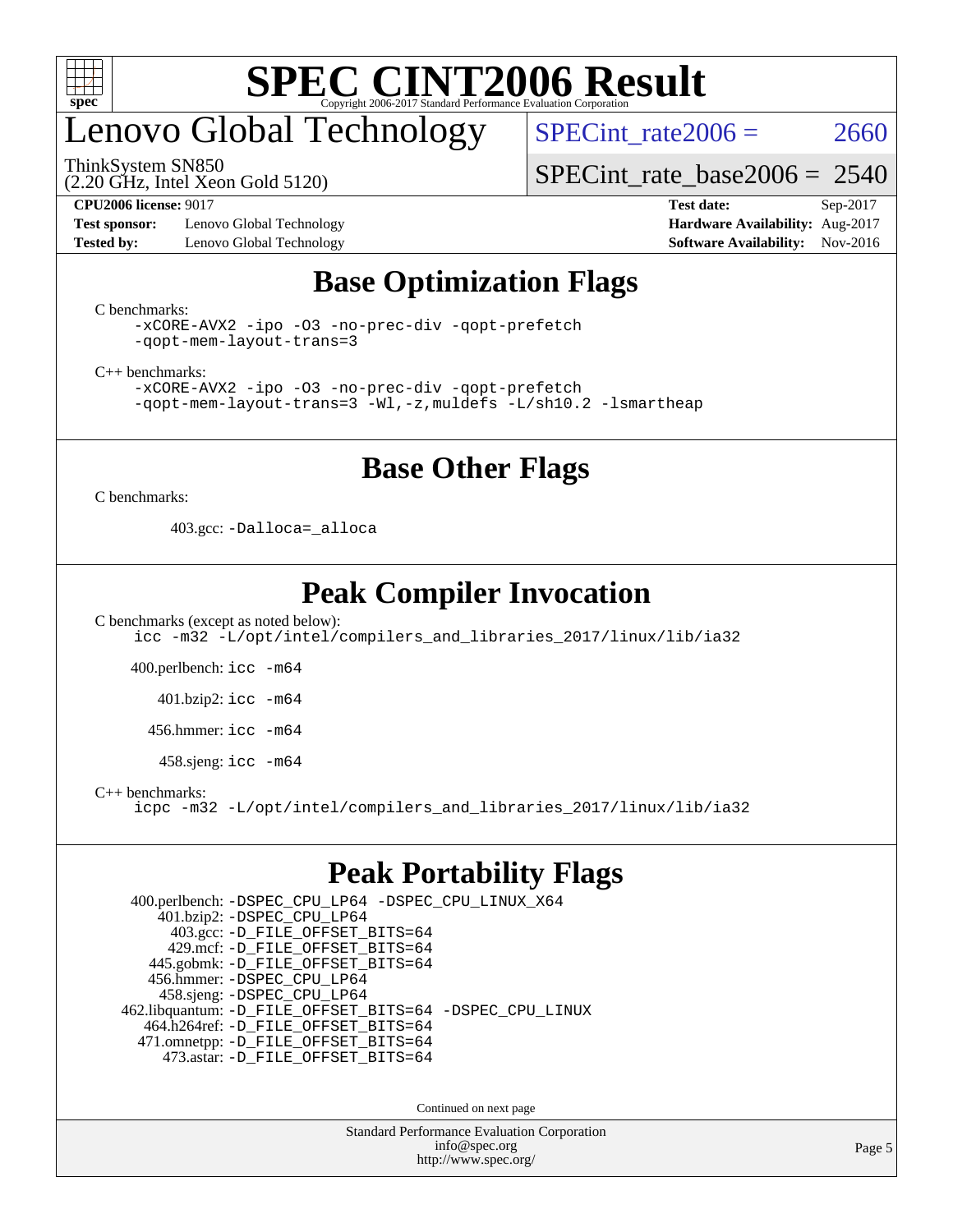

## enovo Global Technology

ThinkSystem SN850

SPECint rate $2006 = 2660$ 

(2.20 GHz, Intel Xeon Gold 5120)

**[Test sponsor:](http://www.spec.org/auto/cpu2006/Docs/result-fields.html#Testsponsor)** Lenovo Global Technology **[Hardware Availability:](http://www.spec.org/auto/cpu2006/Docs/result-fields.html#HardwareAvailability)** Aug-2017

[SPECint\\_rate\\_base2006 =](http://www.spec.org/auto/cpu2006/Docs/result-fields.html#SPECintratebase2006) 2540

**[CPU2006 license:](http://www.spec.org/auto/cpu2006/Docs/result-fields.html#CPU2006license)** 9017 **[Test date:](http://www.spec.org/auto/cpu2006/Docs/result-fields.html#Testdate)** Sep-2017 **[Tested by:](http://www.spec.org/auto/cpu2006/Docs/result-fields.html#Testedby)** Lenovo Global Technology **[Software Availability:](http://www.spec.org/auto/cpu2006/Docs/result-fields.html#SoftwareAvailability)** Nov-2016

## **[Peak Portability Flags \(Continued\)](http://www.spec.org/auto/cpu2006/Docs/result-fields.html#PeakPortabilityFlags)**

483.xalancbmk: [-D\\_FILE\\_OFFSET\\_BITS=64](http://www.spec.org/cpu2006/results/res2017q4/cpu2006-20170918-49997.flags.html#user_peakPORTABILITY483_xalancbmk_file_offset_bits_64_438cf9856305ebd76870a2c6dc2689ab) [-DSPEC\\_CPU\\_LINUX](http://www.spec.org/cpu2006/results/res2017q4/cpu2006-20170918-49997.flags.html#b483.xalancbmk_peakCXXPORTABILITY_DSPEC_CPU_LINUX)

# **[Peak Optimization Flags](http://www.spec.org/auto/cpu2006/Docs/result-fields.html#PeakOptimizationFlags)**

[C benchmarks](http://www.spec.org/auto/cpu2006/Docs/result-fields.html#Cbenchmarks): 400.perlbench: [-prof-gen](http://www.spec.org/cpu2006/results/res2017q4/cpu2006-20170918-49997.flags.html#user_peakPASS1_CFLAGSPASS1_LDCFLAGS400_perlbench_prof_gen_e43856698f6ca7b7e442dfd80e94a8fc)(pass 1) [-prof-use](http://www.spec.org/cpu2006/results/res2017q4/cpu2006-20170918-49997.flags.html#user_peakPASS2_CFLAGSPASS2_LDCFLAGS400_perlbench_prof_use_bccf7792157ff70d64e32fe3e1250b55)(pass 2) [-xCORE-AVX2](http://www.spec.org/cpu2006/results/res2017q4/cpu2006-20170918-49997.flags.html#user_peakPASS2_CFLAGSPASS2_LDCFLAGS400_perlbench_f-xCORE-AVX2)(pass 2)  $-par-num-threads=1(pass 1) -ipo(pass 2) -O3(pass 2)$  $-par-num-threads=1(pass 1) -ipo(pass 2) -O3(pass 2)$  $-par-num-threads=1(pass 1) -ipo(pass 2) -O3(pass 2)$  $-par-num-threads=1(pass 1) -ipo(pass 2) -O3(pass 2)$  $-par-num-threads=1(pass 1) -ipo(pass 2) -O3(pass 2)$  $-par-num-threads=1(pass 1) -ipo(pass 2) -O3(pass 2)$ [-no-prec-div](http://www.spec.org/cpu2006/results/res2017q4/cpu2006-20170918-49997.flags.html#user_peakPASS2_CFLAGSPASS2_LDCFLAGS400_perlbench_f-no-prec-div)(pass 2) [-auto-ilp32](http://www.spec.org/cpu2006/results/res2017q4/cpu2006-20170918-49997.flags.html#user_peakCOPTIMIZE400_perlbench_f-auto-ilp32) [-qopt-mem-layout-trans=3](http://www.spec.org/cpu2006/results/res2017q4/cpu2006-20170918-49997.flags.html#user_peakCOPTIMIZE400_perlbench_f-qopt-mem-layout-trans_170f5be61cd2cedc9b54468c59262d5d) 401.bzip2: [-prof-gen](http://www.spec.org/cpu2006/results/res2017q4/cpu2006-20170918-49997.flags.html#user_peakPASS1_CFLAGSPASS1_LDCFLAGS401_bzip2_prof_gen_e43856698f6ca7b7e442dfd80e94a8fc)(pass 1) [-prof-use](http://www.spec.org/cpu2006/results/res2017q4/cpu2006-20170918-49997.flags.html#user_peakPASS2_CFLAGSPASS2_LDCFLAGS401_bzip2_prof_use_bccf7792157ff70d64e32fe3e1250b55)(pass 2) [-xCORE-AVX2](http://www.spec.org/cpu2006/results/res2017q4/cpu2006-20170918-49997.flags.html#user_peakPASS2_CFLAGSPASS2_LDCFLAGS401_bzip2_f-xCORE-AVX2)(pass 2) [-par-num-threads=1](http://www.spec.org/cpu2006/results/res2017q4/cpu2006-20170918-49997.flags.html#user_peakPASS1_CFLAGSPASS1_LDCFLAGS401_bzip2_par_num_threads_786a6ff141b4e9e90432e998842df6c2)(pass 1) [-ipo](http://www.spec.org/cpu2006/results/res2017q4/cpu2006-20170918-49997.flags.html#user_peakPASS2_CFLAGSPASS2_LDCFLAGS401_bzip2_f-ipo)(pass 2) [-O3](http://www.spec.org/cpu2006/results/res2017q4/cpu2006-20170918-49997.flags.html#user_peakPASS2_CFLAGSPASS2_LDCFLAGS401_bzip2_f-O3)(pass 2) [-no-prec-div](http://www.spec.org/cpu2006/results/res2017q4/cpu2006-20170918-49997.flags.html#user_peakPASS2_CFLAGSPASS2_LDCFLAGS401_bzip2_f-no-prec-div)(pass 2) [-qopt-prefetch](http://www.spec.org/cpu2006/results/res2017q4/cpu2006-20170918-49997.flags.html#user_peakCOPTIMIZE401_bzip2_f-qopt-prefetch) [-auto-ilp32](http://www.spec.org/cpu2006/results/res2017q4/cpu2006-20170918-49997.flags.html#user_peakCOPTIMIZE401_bzip2_f-auto-ilp32) [-qopt-mem-layout-trans=3](http://www.spec.org/cpu2006/results/res2017q4/cpu2006-20170918-49997.flags.html#user_peakCOPTIMIZE401_bzip2_f-qopt-mem-layout-trans_170f5be61cd2cedc9b54468c59262d5d) 403.gcc: [-xCORE-AVX2](http://www.spec.org/cpu2006/results/res2017q4/cpu2006-20170918-49997.flags.html#user_peakOPTIMIZE403_gcc_f-xCORE-AVX2) [-ipo](http://www.spec.org/cpu2006/results/res2017q4/cpu2006-20170918-49997.flags.html#user_peakOPTIMIZE403_gcc_f-ipo) [-O3](http://www.spec.org/cpu2006/results/res2017q4/cpu2006-20170918-49997.flags.html#user_peakOPTIMIZE403_gcc_f-O3) [-no-prec-div](http://www.spec.org/cpu2006/results/res2017q4/cpu2006-20170918-49997.flags.html#user_peakOPTIMIZE403_gcc_f-no-prec-div) [-qopt-mem-layout-trans=3](http://www.spec.org/cpu2006/results/res2017q4/cpu2006-20170918-49997.flags.html#user_peakCOPTIMIZE403_gcc_f-qopt-mem-layout-trans_170f5be61cd2cedc9b54468c59262d5d)  $429$ .mcf: basepeak = yes 445.gobmk: [-prof-gen](http://www.spec.org/cpu2006/results/res2017q4/cpu2006-20170918-49997.flags.html#user_peakPASS1_CFLAGSPASS1_LDCFLAGS445_gobmk_prof_gen_e43856698f6ca7b7e442dfd80e94a8fc)(pass 1) [-prof-use](http://www.spec.org/cpu2006/results/res2017q4/cpu2006-20170918-49997.flags.html#user_peakPASS2_CFLAGSPASS2_LDCFLAGSPASS2_LDFLAGS445_gobmk_prof_use_bccf7792157ff70d64e32fe3e1250b55)(pass 2) [-xCORE-AVX2](http://www.spec.org/cpu2006/results/res2017q4/cpu2006-20170918-49997.flags.html#user_peakPASS2_CFLAGSPASS2_LDCFLAGSPASS2_LDFLAGS445_gobmk_f-xCORE-AVX2)(pass 2)  $-par-num-threads=1(pass 1) -ipo(pass 2) -O3(pass 2)$  $-par-num-threads=1(pass 1) -ipo(pass 2) -O3(pass 2)$  $-par-num-threads=1(pass 1) -ipo(pass 2) -O3(pass 2)$  $-par-num-threads=1(pass 1) -ipo(pass 2) -O3(pass 2)$  $-par-num-threads=1(pass 1) -ipo(pass 2) -O3(pass 2)$  $-par-num-threads=1(pass 1) -ipo(pass 2) -O3(pass 2)$ [-no-prec-div](http://www.spec.org/cpu2006/results/res2017q4/cpu2006-20170918-49997.flags.html#user_peakPASS2_LDCFLAGS445_gobmk_f-no-prec-div)(pass 2) [-qopt-mem-layout-trans=3](http://www.spec.org/cpu2006/results/res2017q4/cpu2006-20170918-49997.flags.html#user_peakCOPTIMIZE445_gobmk_f-qopt-mem-layout-trans_170f5be61cd2cedc9b54468c59262d5d) 456.hmmer: [-xCORE-AVX2](http://www.spec.org/cpu2006/results/res2017q4/cpu2006-20170918-49997.flags.html#user_peakOPTIMIZE456_hmmer_f-xCORE-AVX2) [-ipo](http://www.spec.org/cpu2006/results/res2017q4/cpu2006-20170918-49997.flags.html#user_peakOPTIMIZE456_hmmer_f-ipo) [-O3](http://www.spec.org/cpu2006/results/res2017q4/cpu2006-20170918-49997.flags.html#user_peakOPTIMIZE456_hmmer_f-O3) [-no-prec-div](http://www.spec.org/cpu2006/results/res2017q4/cpu2006-20170918-49997.flags.html#user_peakOPTIMIZE456_hmmer_f-no-prec-div) [-unroll2](http://www.spec.org/cpu2006/results/res2017q4/cpu2006-20170918-49997.flags.html#user_peakCOPTIMIZE456_hmmer_f-unroll_784dae83bebfb236979b41d2422d7ec2) [-auto-ilp32](http://www.spec.org/cpu2006/results/res2017q4/cpu2006-20170918-49997.flags.html#user_peakCOPTIMIZE456_hmmer_f-auto-ilp32) [-qopt-mem-layout-trans=3](http://www.spec.org/cpu2006/results/res2017q4/cpu2006-20170918-49997.flags.html#user_peakCOPTIMIZE456_hmmer_f-qopt-mem-layout-trans_170f5be61cd2cedc9b54468c59262d5d) 458.sjeng: [-prof-gen](http://www.spec.org/cpu2006/results/res2017q4/cpu2006-20170918-49997.flags.html#user_peakPASS1_CFLAGSPASS1_LDCFLAGS458_sjeng_prof_gen_e43856698f6ca7b7e442dfd80e94a8fc)(pass 1) [-prof-use](http://www.spec.org/cpu2006/results/res2017q4/cpu2006-20170918-49997.flags.html#user_peakPASS2_CFLAGSPASS2_LDCFLAGS458_sjeng_prof_use_bccf7792157ff70d64e32fe3e1250b55)(pass 2) [-xCORE-AVX2](http://www.spec.org/cpu2006/results/res2017q4/cpu2006-20170918-49997.flags.html#user_peakPASS2_CFLAGSPASS2_LDCFLAGS458_sjeng_f-xCORE-AVX2)(pass 2)  $-par-num-threads=1(pass 1) -ipo(pass 2) -O3(pass 2)$  $-par-num-threads=1(pass 1) -ipo(pass 2) -O3(pass 2)$  $-par-num-threads=1(pass 1) -ipo(pass 2) -O3(pass 2)$  $-par-num-threads=1(pass 1) -ipo(pass 2) -O3(pass 2)$  $-par-num-threads=1(pass 1) -ipo(pass 2) -O3(pass 2)$  $-par-num-threads=1(pass 1) -ipo(pass 2) -O3(pass 2)$ [-no-prec-div](http://www.spec.org/cpu2006/results/res2017q4/cpu2006-20170918-49997.flags.html#user_peakPASS2_CFLAGSPASS2_LDCFLAGS458_sjeng_f-no-prec-div)(pass 2) [-unroll4](http://www.spec.org/cpu2006/results/res2017q4/cpu2006-20170918-49997.flags.html#user_peakCOPTIMIZE458_sjeng_f-unroll_4e5e4ed65b7fd20bdcd365bec371b81f) [-auto-ilp32](http://www.spec.org/cpu2006/results/res2017q4/cpu2006-20170918-49997.flags.html#user_peakCOPTIMIZE458_sjeng_f-auto-ilp32) [-qopt-mem-layout-trans=3](http://www.spec.org/cpu2006/results/res2017q4/cpu2006-20170918-49997.flags.html#user_peakCOPTIMIZE458_sjeng_f-qopt-mem-layout-trans_170f5be61cd2cedc9b54468c59262d5d)  $462$ .libquantum: basepeak = yes 464.h264ref: [-prof-gen](http://www.spec.org/cpu2006/results/res2017q4/cpu2006-20170918-49997.flags.html#user_peakPASS1_CFLAGSPASS1_LDCFLAGS464_h264ref_prof_gen_e43856698f6ca7b7e442dfd80e94a8fc)(pass 1) [-prof-use](http://www.spec.org/cpu2006/results/res2017q4/cpu2006-20170918-49997.flags.html#user_peakPASS2_CFLAGSPASS2_LDCFLAGS464_h264ref_prof_use_bccf7792157ff70d64e32fe3e1250b55)(pass 2) [-xCORE-AVX2](http://www.spec.org/cpu2006/results/res2017q4/cpu2006-20170918-49997.flags.html#user_peakPASS2_CFLAGSPASS2_LDCFLAGS464_h264ref_f-xCORE-AVX2)(pass 2)  $-$ par-num-threads=1(pass 1)  $-$ ipo(pass 2)  $-$ O3(pass 2) [-no-prec-div](http://www.spec.org/cpu2006/results/res2017q4/cpu2006-20170918-49997.flags.html#user_peakPASS2_CFLAGSPASS2_LDCFLAGS464_h264ref_f-no-prec-div)(pass 2) [-unroll2](http://www.spec.org/cpu2006/results/res2017q4/cpu2006-20170918-49997.flags.html#user_peakCOPTIMIZE464_h264ref_f-unroll_784dae83bebfb236979b41d2422d7ec2) [-qopt-mem-layout-trans=3](http://www.spec.org/cpu2006/results/res2017q4/cpu2006-20170918-49997.flags.html#user_peakCOPTIMIZE464_h264ref_f-qopt-mem-layout-trans_170f5be61cd2cedc9b54468c59262d5d) [C++ benchmarks:](http://www.spec.org/auto/cpu2006/Docs/result-fields.html#CXXbenchmarks) 471.omnetpp: [-prof-gen](http://www.spec.org/cpu2006/results/res2017q4/cpu2006-20170918-49997.flags.html#user_peakPASS1_CXXFLAGSPASS1_LDCXXFLAGS471_omnetpp_prof_gen_e43856698f6ca7b7e442dfd80e94a8fc)(pass 1) [-prof-use](http://www.spec.org/cpu2006/results/res2017q4/cpu2006-20170918-49997.flags.html#user_peakPASS2_CXXFLAGSPASS2_LDCXXFLAGS471_omnetpp_prof_use_bccf7792157ff70d64e32fe3e1250b55)(pass 2) [-xCORE-AVX2](http://www.spec.org/cpu2006/results/res2017q4/cpu2006-20170918-49997.flags.html#user_peakPASS2_CXXFLAGSPASS2_LDCXXFLAGS471_omnetpp_f-xCORE-AVX2)(pass 2)  $-par-num-threads=1(pass 1) -ipo(pass 2) -O3(pass 2)$  $-par-num-threads=1(pass 1) -ipo(pass 2) -O3(pass 2)$  $-par-num-threads=1(pass 1) -ipo(pass 2) -O3(pass 2)$  $-par-num-threads=1(pass 1) -ipo(pass 2) -O3(pass 2)$  $-par-num-threads=1(pass 1) -ipo(pass 2) -O3(pass 2)$  $-par-num-threads=1(pass 1) -ipo(pass 2) -O3(pass 2)$ [-no-prec-div](http://www.spec.org/cpu2006/results/res2017q4/cpu2006-20170918-49997.flags.html#user_peakPASS2_CXXFLAGSPASS2_LDCXXFLAGS471_omnetpp_f-no-prec-div)(pass 2) [-qopt-ra-region-strategy=block](http://www.spec.org/cpu2006/results/res2017q4/cpu2006-20170918-49997.flags.html#user_peakCXXOPTIMIZE471_omnetpp_f-qopt-ra-region-strategy_430aa8f7c220cbde92ae827fa8d9be32)  [-qopt-mem-layout-trans=3](http://www.spec.org/cpu2006/results/res2017q4/cpu2006-20170918-49997.flags.html#user_peakCXXOPTIMIZE471_omnetpp_f-qopt-mem-layout-trans_170f5be61cd2cedc9b54468c59262d5d) [-Wl,-z,muldefs](http://www.spec.org/cpu2006/results/res2017q4/cpu2006-20170918-49997.flags.html#user_peakEXTRA_LDFLAGS471_omnetpp_link_force_multiple1_74079c344b956b9658436fd1b6dd3a8a) [-L/sh10.2 -lsmartheap](http://www.spec.org/cpu2006/results/res2017q4/cpu2006-20170918-49997.flags.html#user_peakEXTRA_LIBS471_omnetpp_SmartHeap_b831f2d313e2fffa6dfe3f00ffc1f1c0) Continued on next page